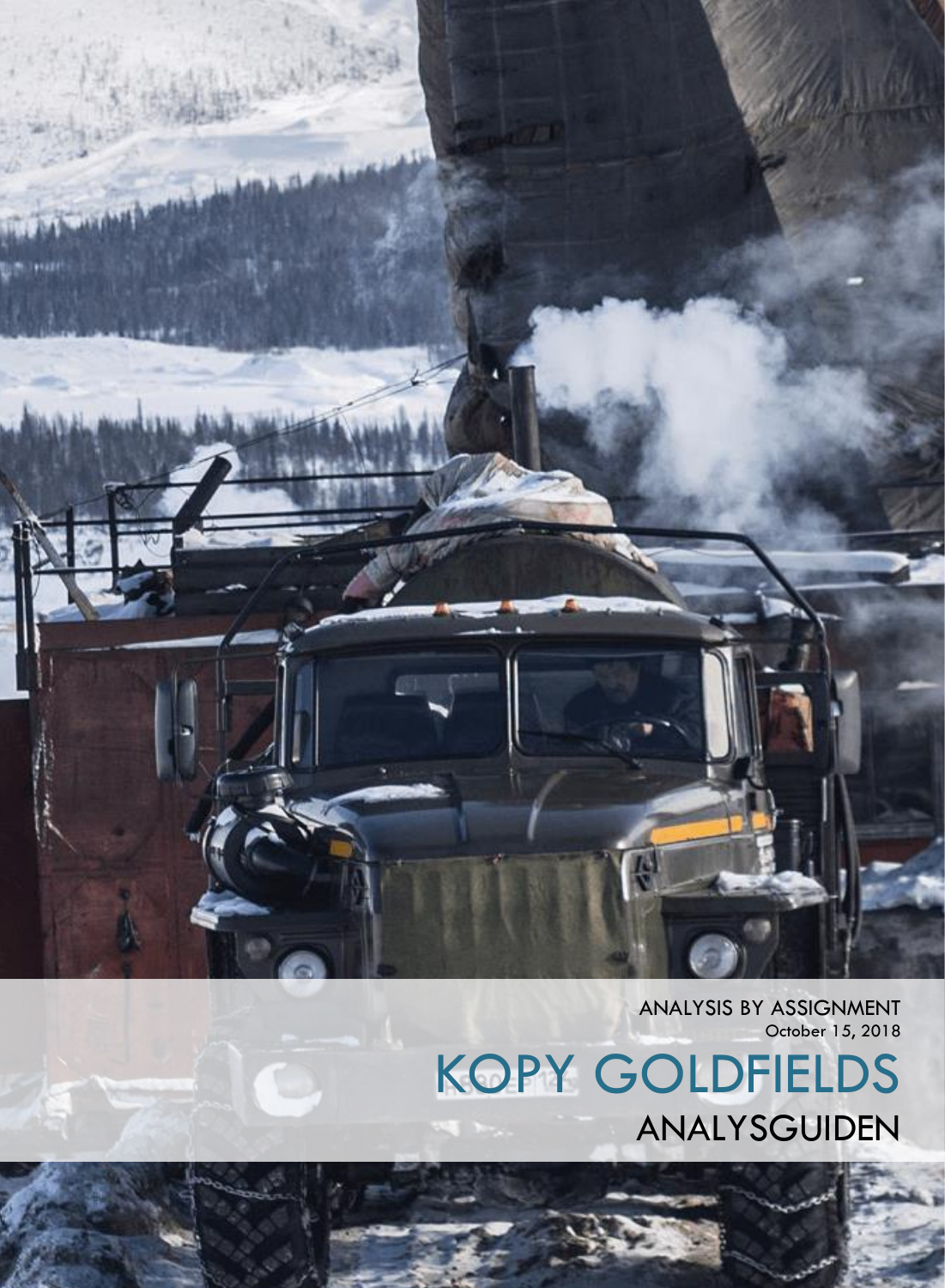## **Contents** Looking for a golden exit

 $\mathbf{1}$ 

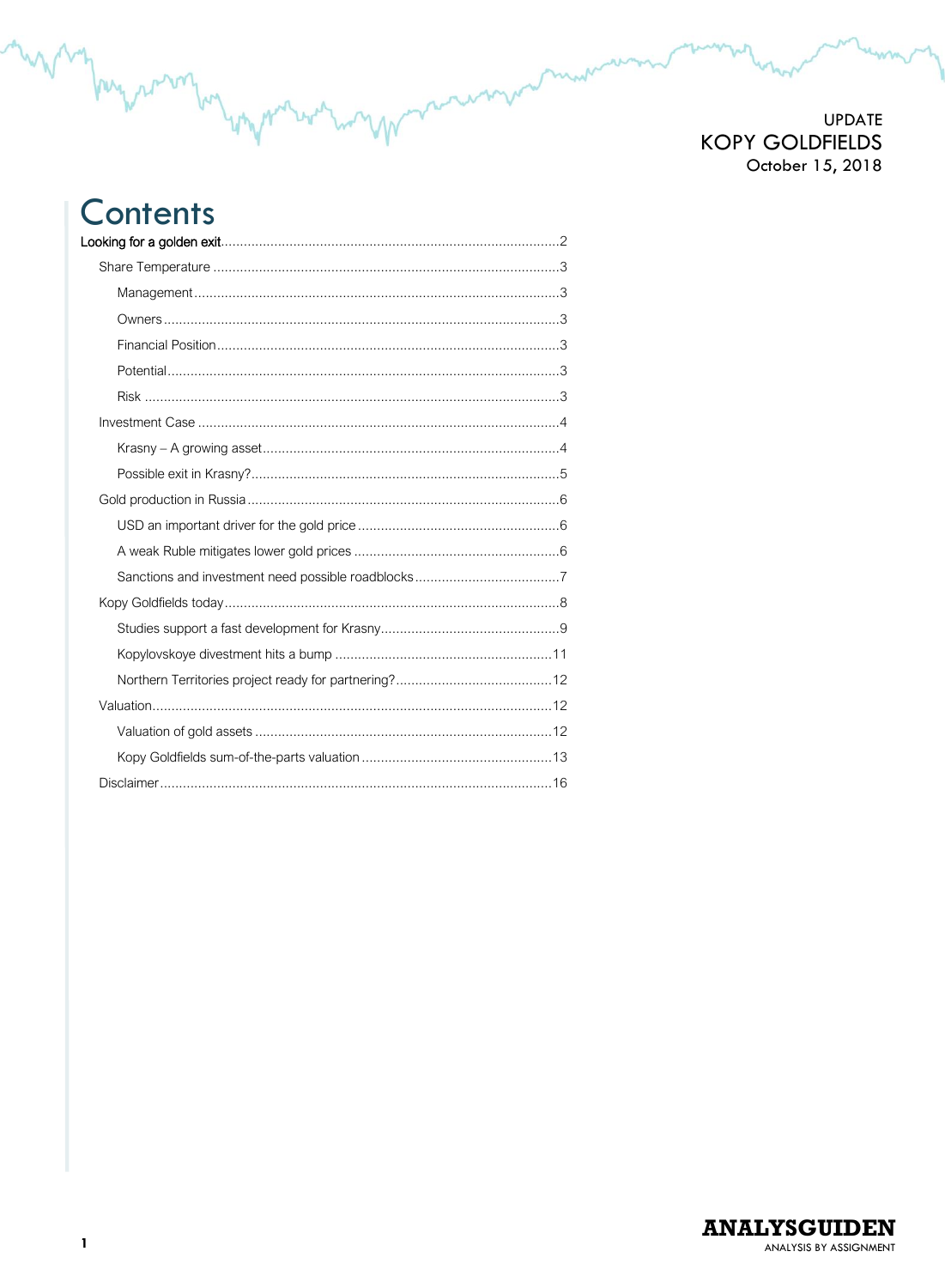# <span id="page-2-0"></span>**Looking for a golden exit**

**Kopy Goldfields is raising capital to prepare for a possible divestment of its share in the Krasny project. Recent progress in the projects, a low subscription price and the prospect for a nearterm divestment are factors supportive to the case.** 



Following exploration results in 2017 and 2018, gold resources in Kopy Goldfields' flag ship project Krasny have increased by 32 percent to 1,84 Moz. Kopy Goldfields and Russian Partner GV Gold have agreed on a budget to finance a sale process for the project for marketing to external buyers. We believe this is

constructive news, as the path forward for Krasny may clear. For Kopy, we view a possible near-term exit as an attractive option considering the heavy investments and uncertainty involved in starting up a greenfield mine. However, as the divestment process has just begun, a buyer as well as a price are yet to be determined.

To further prepare Krasny for a possible sale, Kopy Goldfields is raising some SEK 25m through a rights issue. The low subscription price of SEK 1.05 per share and the fact that the issue is 75 per cent covered by subscription commitments and underwriting guarantees bodes well for participation.

The weak Ruble has handed the Russian gold industry a cost advantage and the regulatory and tax environment is benign. Most of Kopy Goldfields projects are in Lena Goldfields in Irkutsk, neighbouring the giant Sukhoi Log deposit currently under development. Geopolitical risks, such as U.S. sanctions toward Russian oligarchs, are a concern, but we see it unlikely that either Kopy Goldfields or its partner GV Gold will be directly targeted.

In view of higher demonstrated gold resources and the prospects of a non-dilutive exit from Krasny, we have raised fair value for Kopy Goldfields to SEK 3 per share (from 2.23). The valuation is "risk-adjusted" assuming a 30 percent probability of a sale of Krasny. If a sale cannot be completed as planned, new financing could be required in 2019.

#### Key Ratios

| <b>SEKm</b> | 2015   | 2016 | 2017  | 2018E | 2019E |
|-------------|--------|------|-------|-------|-------|
| Income      | 7.0    | 2.6  | 3.1   | 0.6   | 0     |
| <b>EBIT</b> | -3     | -5   | $-16$ | $-17$ | $-17$ |
| EPS, SEK    | neg    | neg  | neg   | neg   | neg   |
| Net cash    | $-4.9$ | 11   | -9    | -8    | $-30$ |

Source: Kopy Goldfields (outcome) and Jarl Securities (estimates).

## UPDATE KOPY GOLDFIELDS October 15, 2018

| Date:<br>Analyst:                                                                                                | October 15, 2018                                                                               | Niklas Elmhammer, Jarl Securities                                                                                                                                                                                                                                                                                                                                                                                                                                                                                                                                                                |                 |
|------------------------------------------------------------------------------------------------------------------|------------------------------------------------------------------------------------------------|--------------------------------------------------------------------------------------------------------------------------------------------------------------------------------------------------------------------------------------------------------------------------------------------------------------------------------------------------------------------------------------------------------------------------------------------------------------------------------------------------------------------------------------------------------------------------------------------------|-----------------|
| Company:<br>Listing:<br>CEO:<br>Chairman:<br>Market Cap:<br>Current share price:<br>Kopy Goldfields in<br>brief: | Kopy Goldfields AB<br>Nasdag First North<br>Mikhail Damrin<br>Kiell Carlsson<br><b>1.1 SEK</b> | SEK 88m (before current rights issue)<br>Kopy Goldfields was founded in 2007 to<br>explore bedrock gold projects in the<br>historically gold-rich Lena Goldfields in the<br>Irkutsk region of Russia. Flagship asset<br>Krasny (49 per cent owned) has mineral<br>resources (JORC-code) of 1.8 Moz of gold.<br>For Krasny, Kopy partners with Russian<br>mining operator GV Gold. Besides Krasny,<br>Kopy Goldfields has licenses for a large area<br>neighbouring the giant Sukhoi Log-project. In<br>June 2018, the company negotiated the sale<br>of the Kopylovskoye asset for up to USD 6m. |                 |
| Opportunities and<br>strenghts:<br>Risks and<br>weaknesses:                                                      | strong partners.<br>negatively.                                                                | Kopy Goldfields' projects are in a historically<br>gold rich region which is poised to grow<br>substantially in the coming years.<br>The company has a track record of cost<br>effective exploration partly by aligning with<br>Kopy Goldfields has limited financial<br>resources. The current rights issue<br>addresses only short-term needs. Planned<br>divestments of projects, if successful, could<br>substantially improve the financial position.<br>U.S. sanctions against Russia might affect<br>the prospects of finding a buyer for Krasny                                          |                 |
| Valuation:                                                                                                       | Bear<br><b>1.2 SEK</b>                                                                         | Base<br>3.0 SEK                                                                                                                                                                                                                                                                                                                                                                                                                                                                                                                                                                                  | Bull<br>6.7 SEK |



**ANALYSGUIDEN**

ANALYSIS BY ASSIGNMENT

Gold exploration

Gold exploration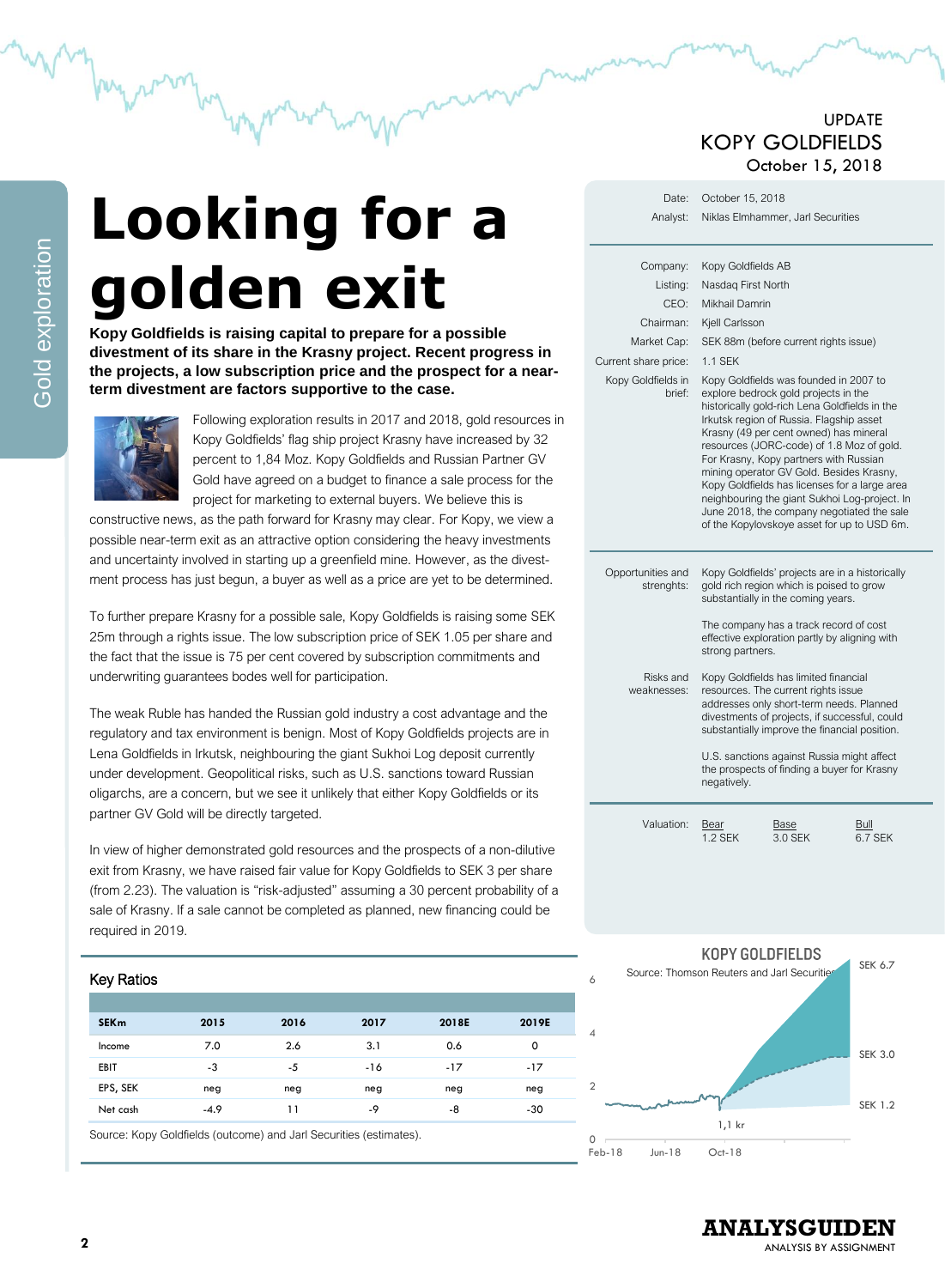# <span id="page-3-0"></span>Share Temperature

#### <span id="page-3-1"></span>Management



Together with Russian partner GV Gold the company has since 2014 steadily and successfully developed the Krasny project to the prefeasibility stage.

Management is evaluated on a scale from 1-10, where grade 1 is the lowest and 10 the highest. Decisive for the grading is the management's experience, industry knowledge, business management skills, stock market confidence and previous accomplishments.

#### <span id="page-3-2"></span>Owners



The largest owners are Swedish industrial group KGK Holding (slightly above ten percent) and veteran gold minerals explorer Tord Cederlund (slightly less than ten per cent).

The owners are evaluated on a scale from 1-10, where grade 1 is the lowest and 10 the highest. Decisive for the grading are the owner's historical company procedures, financial strength, their representation on the board and from previous investments in similar companies or industries. Long-term preference and responsibility towards minor shareholders are also essential criteria.

### <span id="page-3-3"></span>Financial Position



By the end of June 2018, Kopy Goldfields held some SEK 14m in cash. The company is looking to raise some SEK 25m through a rights issue in order finance some further exploration and a planned sale of the Krasny project.

The financial position is evaluated on a scale from 1-10, where grade 1 is the lowest and 10 the highest. This decision criteria considers the company's profitability, financial situation, future investment commitments and other financial obligations, potential over- and under values in the financial statement and balance sheet.

## <span id="page-3-4"></span>**Potential**



We see that Krasny has a promising potential to eventually become an operational mine in the stewardship of an established miner. We believe the shares has a low valuation in relation to JORC mineral resources.

The company's potential is evaluated on a scale from 1-10, where grade 1 is the lowest and 10 the highest. Decisive for the grading is the size of the company's potential in terms of increased profit in relation to the company's trading share price today. In which market, the company operates and the prospects for that market are also decisive factors. A company can achieve a high grading even though the growth projections are modest, provided that the share price today is below the growth projections and vice versa.

#### <span id="page-3-5"></span>Risk



The company has no revenues and may have to raise further capital to successfully exit or, alternatively, participate in the further development of the Krasny project. Sanctions toward Russia might affect investor appetite for companies operating in Russia. Project economics are very dependent on variations in the Gold price.

The risk is evaluated on a scale from 1-10, where grade 1 is the lowest and 10 the highest. The risk is a combined assessment of all potential risks the company can be exposed to and that affect the share price. The grading is based on a combined assessment of the company's general risk level, stock valuation, the company's competitive situation and estimations of future environmental events that can come to affect the company.

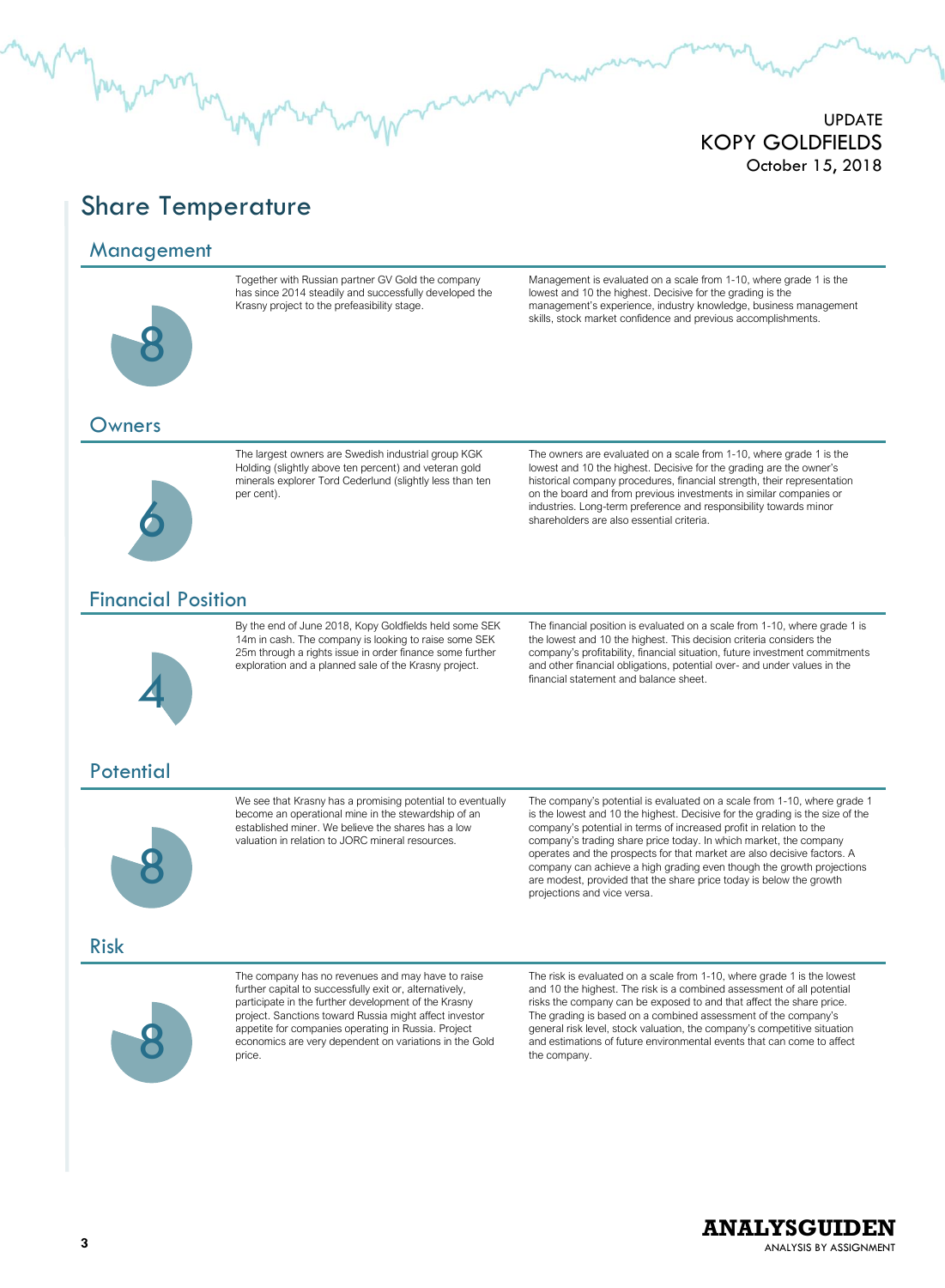

# <span id="page-4-0"></span>Investment Case

Gold explorer Kopy Goldfields is currently looking to raise some SEK 25m through a rights issue with the main objective to prepare for the divestment of the company's share in the flag ship project Krasny. The issue is covered to 75 percent by underwriting guarantors (30 percent) and subscription commitments by existing shareholders (45 per cent). Ten shares give rights to subscribe for three newly issued shares at a subscription price of SEK 1.05, a discount of 34 percent to last price before the announcement.

The pre-money valuation of about SEK 84m (excluding SEK 30m of debt) looks enticing, given the prospect of a possible near-term divestment of the1.84 Moz gold Krasny project. As the marketing has just begun the outcome is yet uncertain. The fact that the partners in Krasny have agreed on the preferred way forward is however constructive news for Kopy Goldfields, we believe.

## <span id="page-4-1"></span>Krasny – A growing asset

Based on exploration results until March 2018, Kopy Goldfields reported a 32 percent increase in gold mineral resources for the Krasny project compared to the previous statement in September 2017. A large part of the resource growth was in the "satellite" deposit Vostochny located some 3 km from Krasny where inferred resources increased from 0.06 to 0.34 Moz. Recent tests have confirmed that both Vostochny and Krasny mineral can be run through the same processing lines.

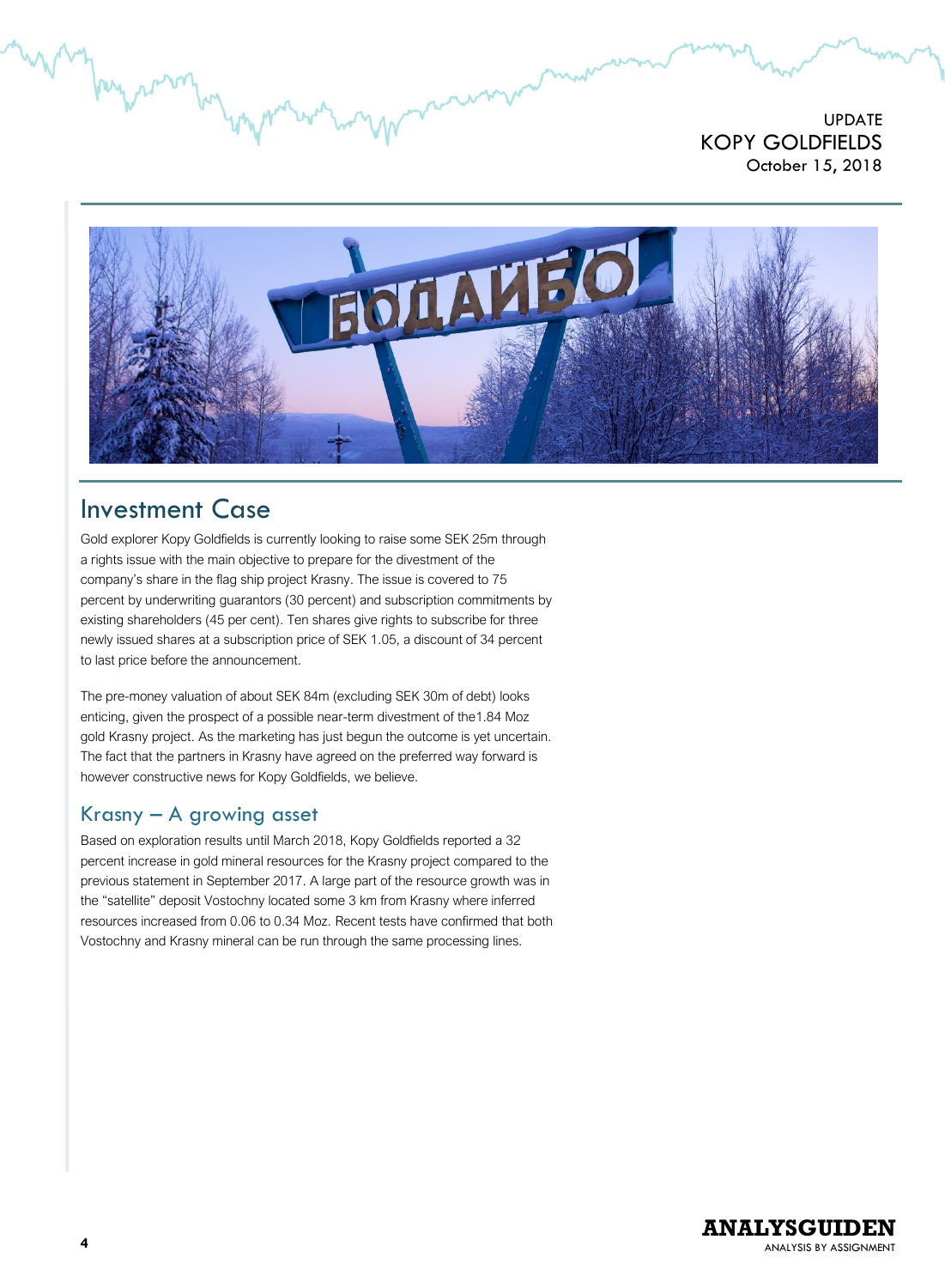

Source: Kopy Goldfields. The 2013 estimate is based on JORC 2004 code.

For the central Krasny mineralization the updated resource statement demonstrated higher grades (1.78 g/t versus previously 1.58) leading to higher gold content. In our view, this should bode well for project economics.

Based on the 2017 resource statement, the Russian consultancy TOMS Engineering in December 2017 released a scoping study. With an assumed gold price of 1,250 USD per oz, a mine capacity of 1.6 million ton ore per year, initial CAPEX of USD 182m before VAT, a free undiscounted cash flow of USD 373m was calculated. Total cash costs were projected at 601 USD/oz.

## <span id="page-5-0"></span>Possible exit in Krasny?

In the June 30, 2018 report Kopy Goldfields stated that the company is considering exit opportunities for Krasny. As a first option, Kopy Goldfields and GV Gold are jointly marketing the project externally. We have previously considered GV Gold, Krasny's majority owner (51 per cent), as the natural buyer of Kopy's stake given the Russian miner's ambitious growth plan and since GV Gold is already operating in the Bodaibo area and has extensive knowledge of the Krasny project. Since February 2018, partner GV Gold is responsible for exploration activities and has appointed a CEO for the joint venture. However, GV Gold seems hesitant to take on new green field projects at this point. Instead, it has seemingly been looking to acquire already producing gold mines, even though no deal has materialised.

According to an interview with GV Gold's CFO at the Eastern Economic Forum in September 2018, the Krasny project does not fit into the Russian miner's current development strategy. The silver lining for Kopy Goldfields is that the GV Gold representative also states that it is considering alternatives to sell the asset "if there is a decent offer that is of business interest". If GV Gold can successfully negotiate a sale for its stake in Krasny, it could pave the way for an exit for Kopy as well. It should be noted that one of the largest asset managers globally, BlackRock, is a large owner in GV Gold. This provides a certain stamp of quality, in our view, which might further facilitate deal making. As described above the mineral resources in Krasny are mainly in the inferred category (77 per cent). Further exploration might be needed to upgrade the resource base and convince potential buyers.

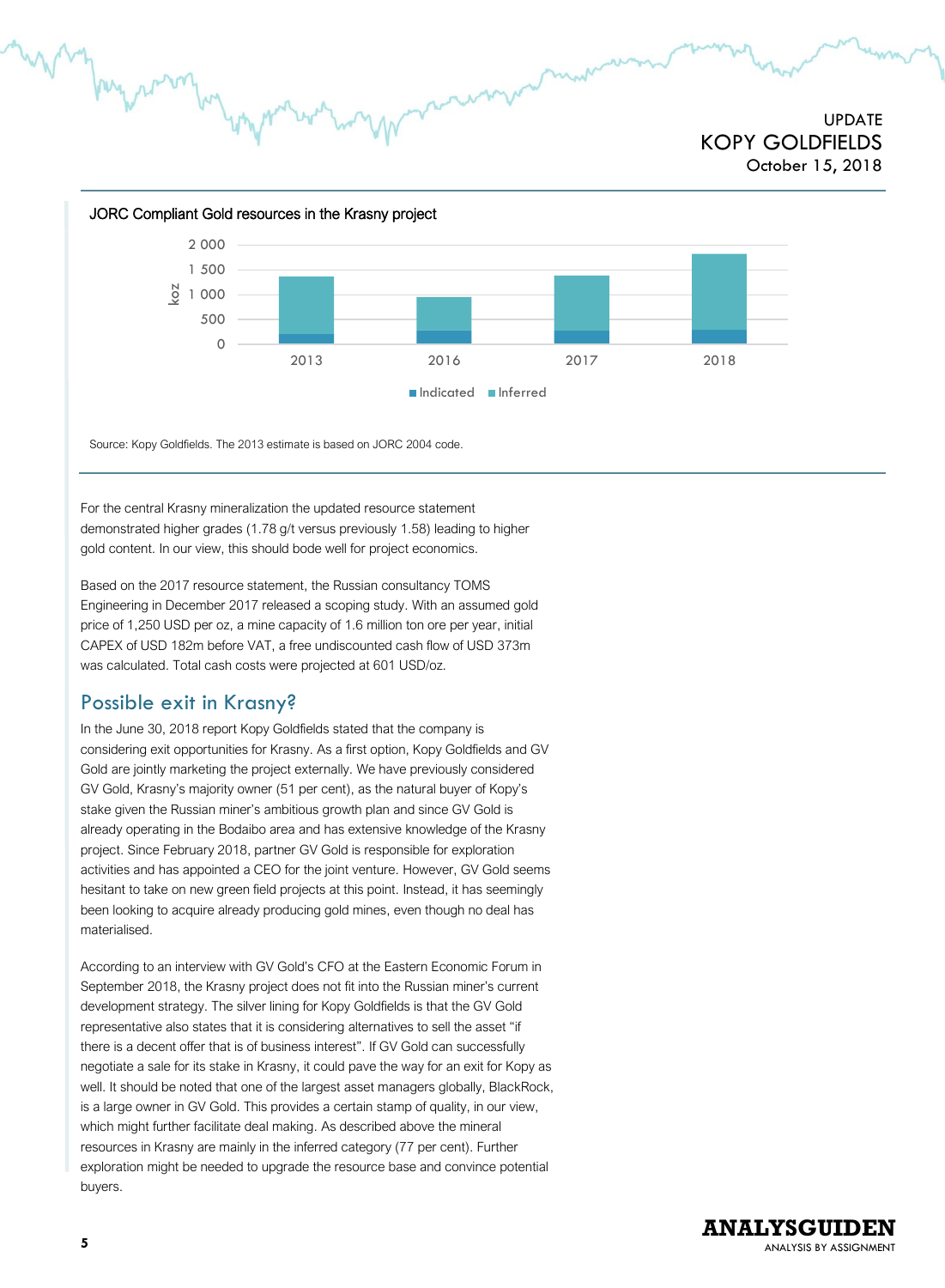# <span id="page-6-0"></span>Gold production in Russia

## <span id="page-6-1"></span>USD an important driver for the gold price

Following a strong start to the year, the gold price has had a weak performance in recent months. Some headwinds include the strong dollar lifted by strong U.S. growth, trade wars and a gradual tightening of monetary policy. Long-term, gold bulls see the weak U.S. government finances as a concern for the USD and thus a case for owning gold. Gold is in a weak trend currently, hovering around 1,200 USD per oz. Seasonally, the start of the year is normally a strong period for gold and it remains to be seen if this pattern is repeated in 2019.



Source: Thomson Reuters

## <span id="page-6-2"></span>A weak Ruble mitigates lower gold prices

The gold price (USD per oz) has fallen some ten percent since the beginning of 2018. In Russian Ruble terms, however, the price has strengthened somewhat following the depreciation of the Ruble.

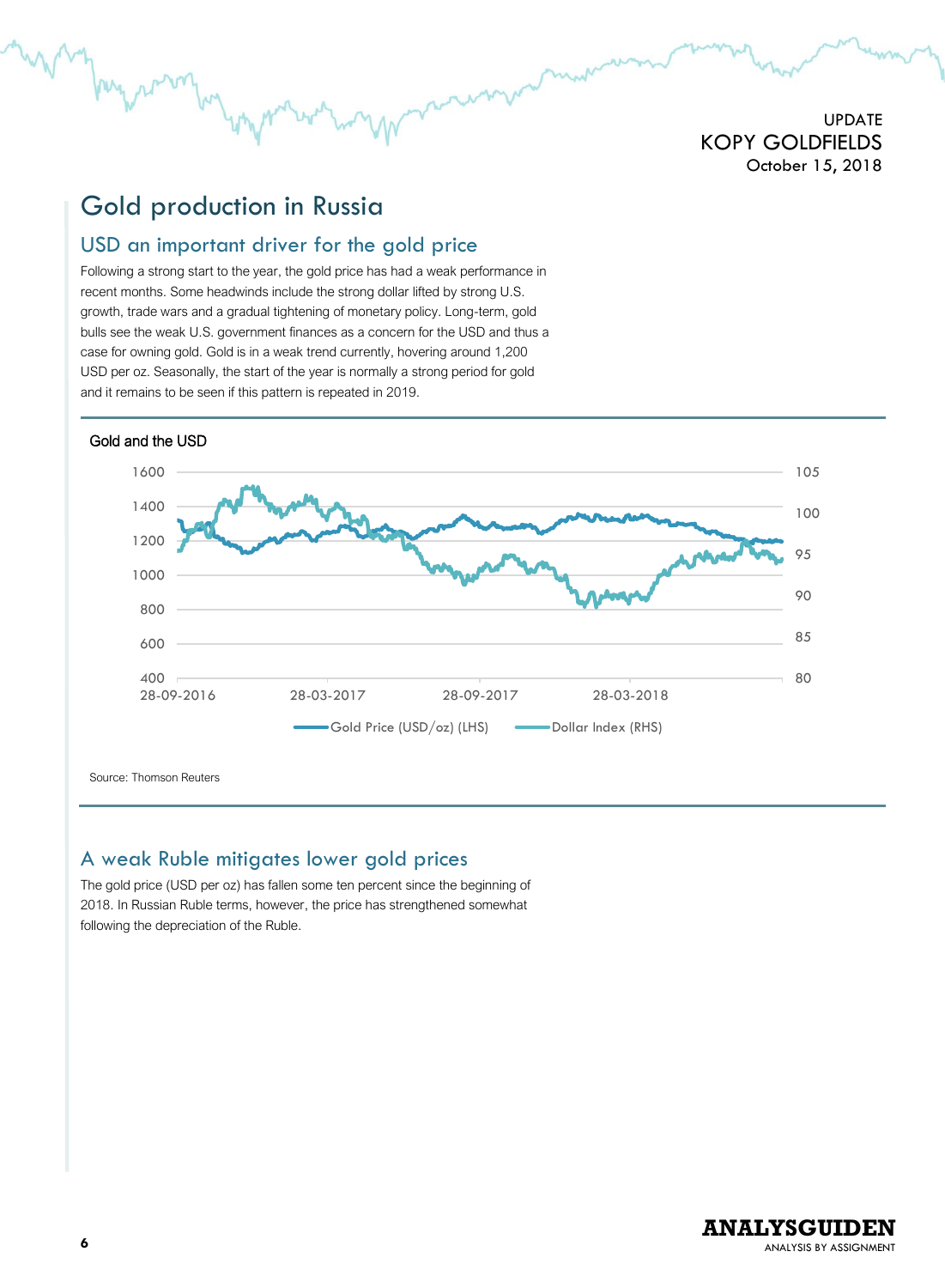

Russian gold miners have a competitive cost position from the weak Ruble. In the graph below we present cash cost and production for a selection of the ten largest producers in Russia. According to the GFMS Gold Survey 2018, a global average is estimated at some 672 USD per oz (2017). Thus, the group below had some 15 to 20 per cent lower costs.



#### Annual production and cash cost, major Russian gold miners (2017)

Source: GV Gold

Besides the U.S. sanctions targeting some owner groups (see below), the fundamentals of the Russian gold industry seem healthy. Gold production is rising at a faster pace than in the rest of the world. An important driver is Polyus' Olimpiada mine, one of the top five primary gold mines globally.

## <span id="page-7-0"></span>Sanctions and investment need possible roadblocks

The investment climate in Russia has however worsened markedly following the sanctions by the U.S. against several Russian so-called oligarchs that were imposed in the spring of 2018. Although GV Gold itself is not the target of any

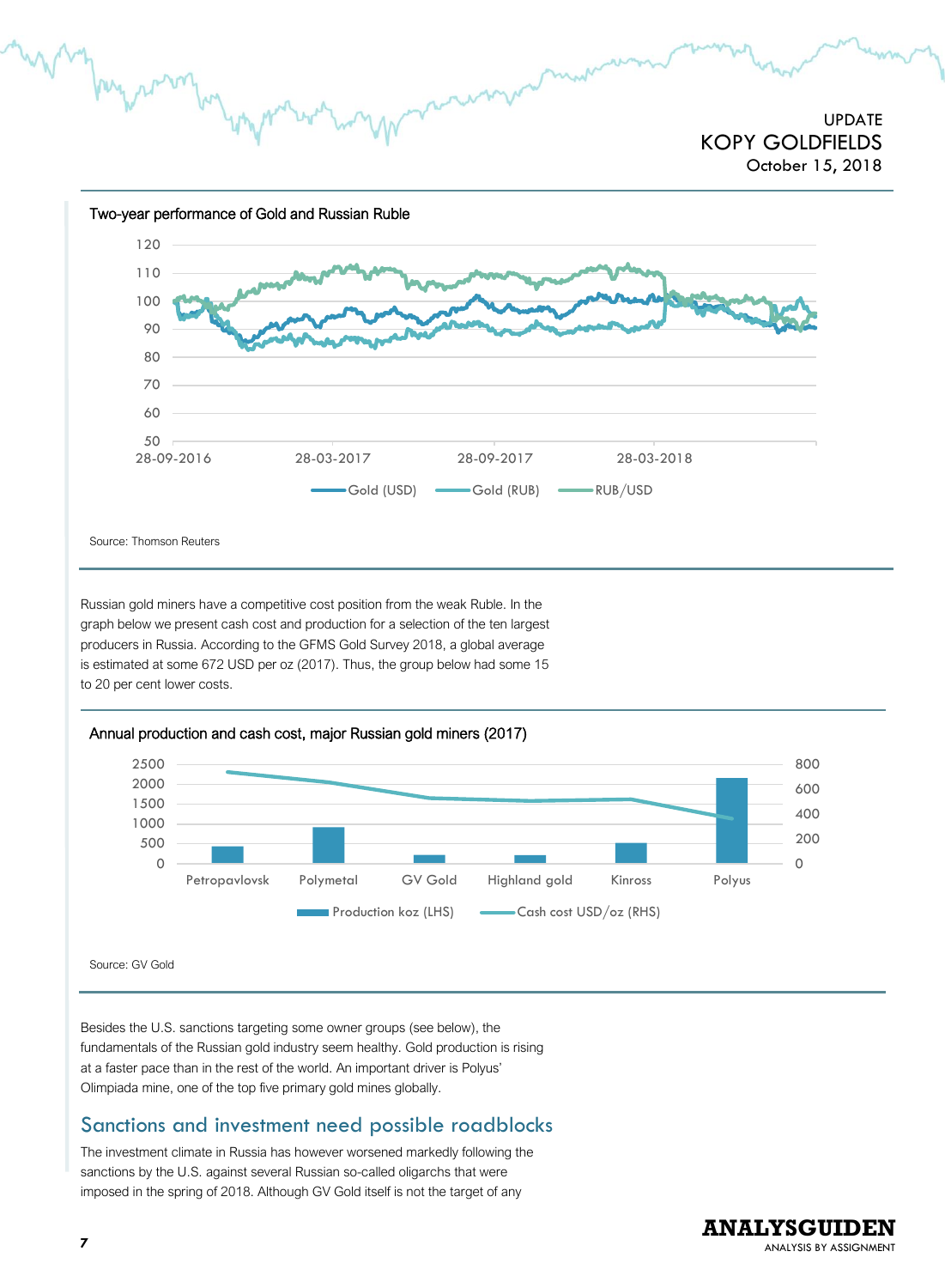sanctions, the company has reportedly postponed an IPO previously planned for 2018 and abandoned an acquisition of fellow Russian miner Kamtchaka Gold.

To achieve desired economies of scale and a competitive cash cost in Krasny a large initial investment is required, some USD 200m+ (see below). In our view, the considerable capex requirement suggests that a potential buyer would most likely be found among the top Russian producers currently. One should note that the owners of Polyus, Russia's largest producer holding a large license in Lena Goldfields, are hit by the sanctions, possibly excluding the miner from the list. As neither of the major producers active in Lena Goldfields (i.e. GV Gold and Polyus) in our view appears likely near-term buyers, the sellers might have to approach miners less familiar with the area which in turn could lengthen the process.

# <span id="page-8-0"></span>Kopy Goldfields today

My 1

Kopy Goldfields consists of three bedrock gold projects in the Lena Goldfields of the Irkutsk region (South East Siberia), as well as licences for alluvial mining in the Amur region.

Two of Kopy's projects in Lena Goldfields, Krasny and Kopylovskoye, has reported mineral resources. Krasny and Kopylovskoye are located 40 to 75 km from the town of Bodaibo. The infrastructure near Bodaibo is fairly well developed, with access to roads, water and electricity. Kopy Goldfields also holds licences for 25 years of gold exploration and production in an 1,852 km<sup>2</sup> area named "Northern Territories" between 200 and 300 km North East of Bodaibo.

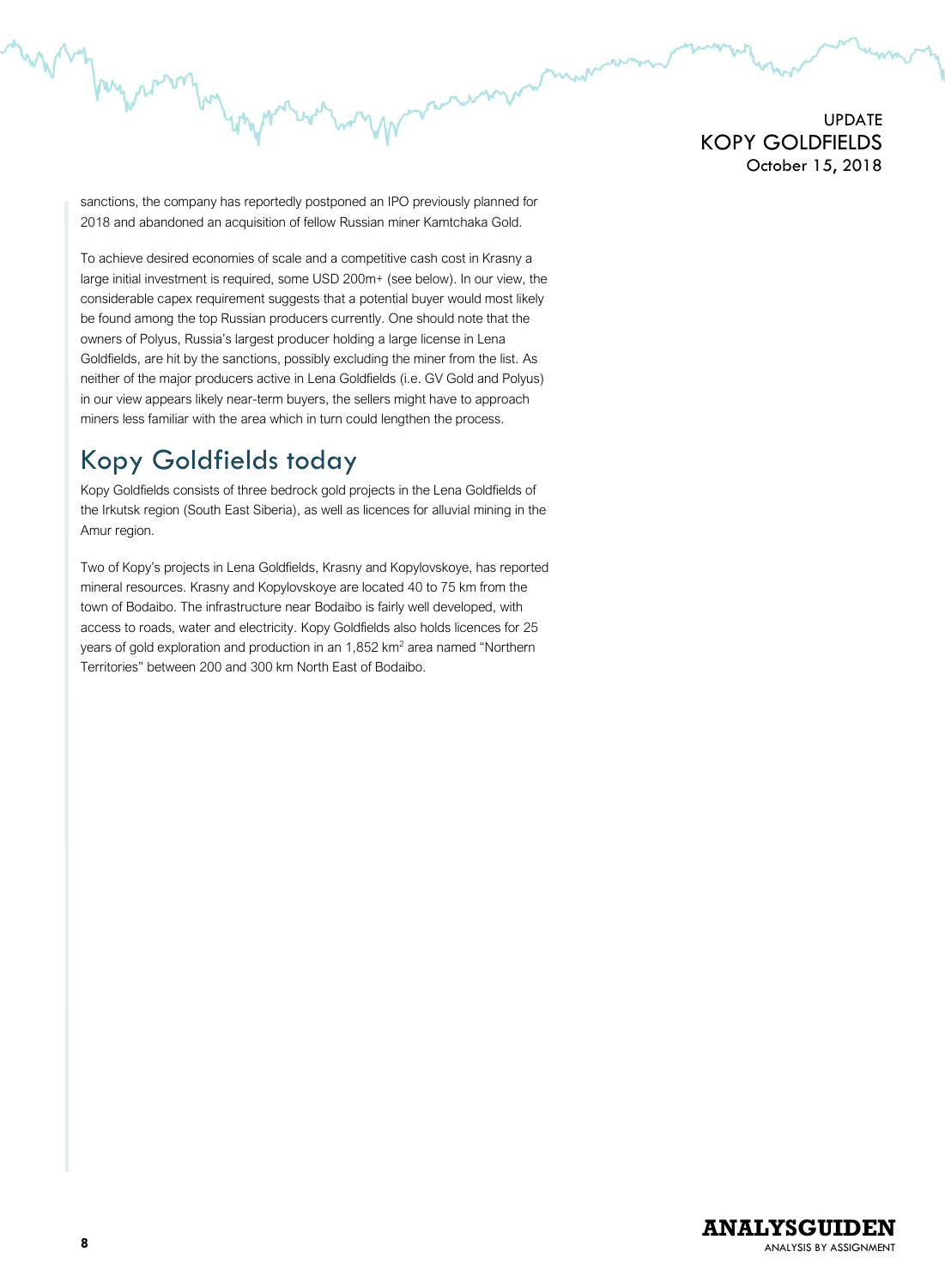

Kopy Goldfield projects (black) and points of interest in Lena Goldfields

Source: Kopy Goldfields.

Some 40 million oz of gold, mostly alluvial gold, has historically been extracted from Lena Goldfields. In recent years, bedrock mining has become the most important source of gold production. GV Gold, Kopy's partner in the Krasny project, is the largest miner in the area. Sukhoi Log, which is considered the one of the largest undeveloped gold mineralizations in the world, is located some 30 km North East of Krasny. The license for Sukhoi Log, with an estimated potential of more than 60 million oz, was sold to a joint venture of Polyus and state-owned enterprise Rostec for USD 158m in 2017.

## <span id="page-9-0"></span>Studies support a fast development for Krasny

In Krasny, some 78 km of core drilling has been done so far. The deposit is modelled as two groups of ore bodies (upper and lower) without clear boundaries. According to the Kopy Goldfields annual report, the upper mineralization is about 1,200 m long with a vertical span of 250 m and the lower mineralization is 2,460 m long with a vertical span of 400 m.

In the technical report by consultant Micon from 2016 the mining model is a large open pit 1,100 m long, 720 m wide and 380 to 400 m deep. In the optimised open pit model and the JORC mineral resource estimations a large part of the lower mineralization, consisting mainly of a long tail-formed structure (see below), has not yet been included.

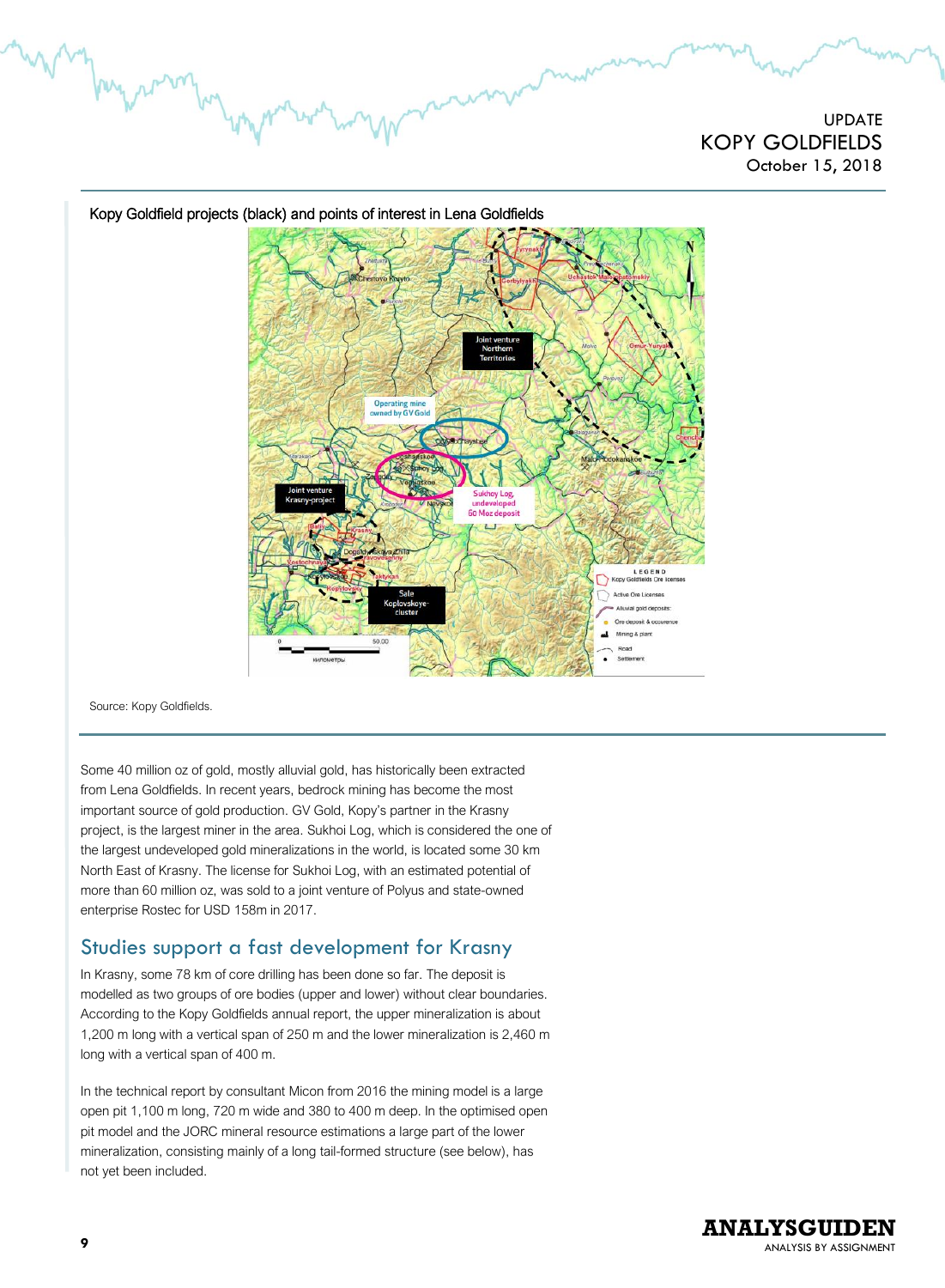

Source: Kopy Goldfields.

As the largest part of the total mineralization and the richest ores are in the lower area, while the upper mineralization of oxidised ore is fairly accessible but contains lower quality and hence less profitable to mine gold ore, various scenarios of mine development have been considered. Based on the exploration results in 2017 and 2018, and the 2017 scoping study, the conclusion is that a large one-stage open pit is the most profitable way to develop the Krasny project. This is supported by some of the recent findings including that the area between the upper and lower mineralization is more promising than previously known. Also, as we have mentioned above, estimates for the "satellite" Vostochny mineralization have expanded considerably.

The mining and processing plant that is now put forward by the Krasny joint venture is an annual capacity of three million tons, notably larger than the assumption of 1.6 million tons in the earlier Micon resource estimation report and the scoping study conducted by TOMS Engineering from December 2017.

For our assessment of the project economics of Krasny, we have used the cost parameters from the JORC mineral resource estimation of June 4, 2018 and production parameters from the 2017 scoping study. We have subsequently adjusted for economies of scale of a larger project capacity, as well as a lower gold price and a weaker ruble. The extraction tax in Russia is normally 6 percent. We have assumed regional mineral extraction tax relief for 10 years, rendering an average extraction tax of some 3.4 percent.

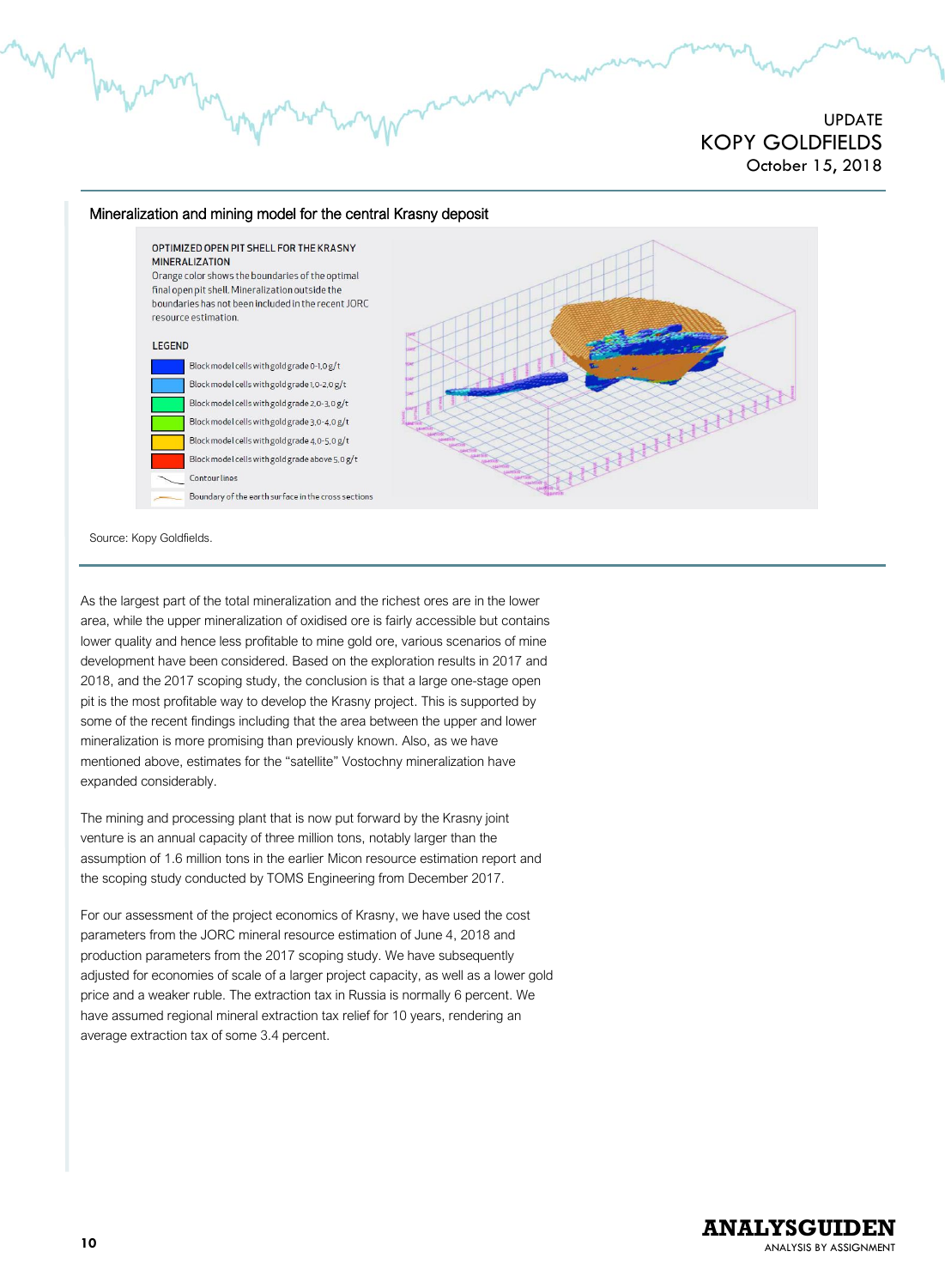UPDATE KOPY GOLDFIELDS October 15, 2018

#### Krasny cost and mining parameters

My r

|                                   | <b>JORC 2018</b> | <b>TOMS 2017</b> | JS assumption |
|-----------------------------------|------------------|------------------|---------------|
| USD/RUB                           | 60               | 60               | 62            |
| Stripping, USD/ton                | 1.4              |                  | 1.34          |
| Ore mining, USD/ton               | 1.8              |                  | 1.37          |
| Processing, USD/ton               | 7.0              |                  | 5.25          |
| Administration, USD/ton           | 5,5              |                  | 2.86          |
| Royalties                         |                  | 6%               | 3,4%          |
| Strip ratio m3/ton                |                  | 5.1              | 5.1           |
| Corresponding, t/t                |                  | 13.1             | 13.1          |
| Annual capacity, million ton (Mt) | 1.6              | 1.6              | 3.0           |
| Average stripping+ore, Mt/yr      |                  | 22.5             | 42.2          |
| Gold head grade, g/t              | 1.74             | 1.68             | 1.74          |
| <b>Dilution</b>                   | 10%              |                  | 10%           |
| Recovery                          |                  | 86%              | 86%           |
| Annual gold production, tons      |                  | 2.1              | 4.0           |
| -"-, oz                           |                  | 66,011           | 129,913       |
| Gold price, USD/oz                |                  | 1,250            | 1,200         |
| Net revenue/year, USDm            |                  | 82.5             | 154.3         |
| OPEX USDm/yr                      |                  |                  | 86            |
| OPEX/oz, USD                      |                  | 601              | 662           |
|                                   |                  |                  |               |

Source: Kopy Goldfields, Jarl Securities assumptions

We arrive at a cash cost estimate of 662 USD/oz, slightly higher than the assumption used in the 2017 scoping study.

In the scoping study USD 182m (before VAT) of initial capex was assumed for mine construction with a capacity of 1.6 million tons per year. To estimate the required initial investment for a three-million-ton capacity plant, we have applied the "rule of 0.6" to the scoping study assumption. This renders a capex estimate of about USD 300m.

Using the price, production, cost and capex parameters above we arrive at an undiscounted free cash flow estimate of some USD 395m. Here we have assumed that regional tax subsidies can be achieved, rendering a corporate tax rate of zero percent the first five years, ten per cent for the following five years and 20 per cent thereafter.

#### <span id="page-11-0"></span>Kopylovskoye divestment hits a bump

Kopylovskoye was the first licence obtained by Kopy Goldfields. Exploration until 2011 has shown 37,000 oz of indicated and 80,000 oz of inferred gold resources (JORC). In 2017 Kopy conducted some pilot mining and processing work with a local partner. In June 2018, Kopy negotiated a deal to sell the company LLC Taiga (which hold the rights to the Kopylovskoye project) to a group of private Russian investors for up to USD 6m in cash. The deal consists of an upfront payment of RUB 10m (about SEK 1.4m) and milestone payments related to

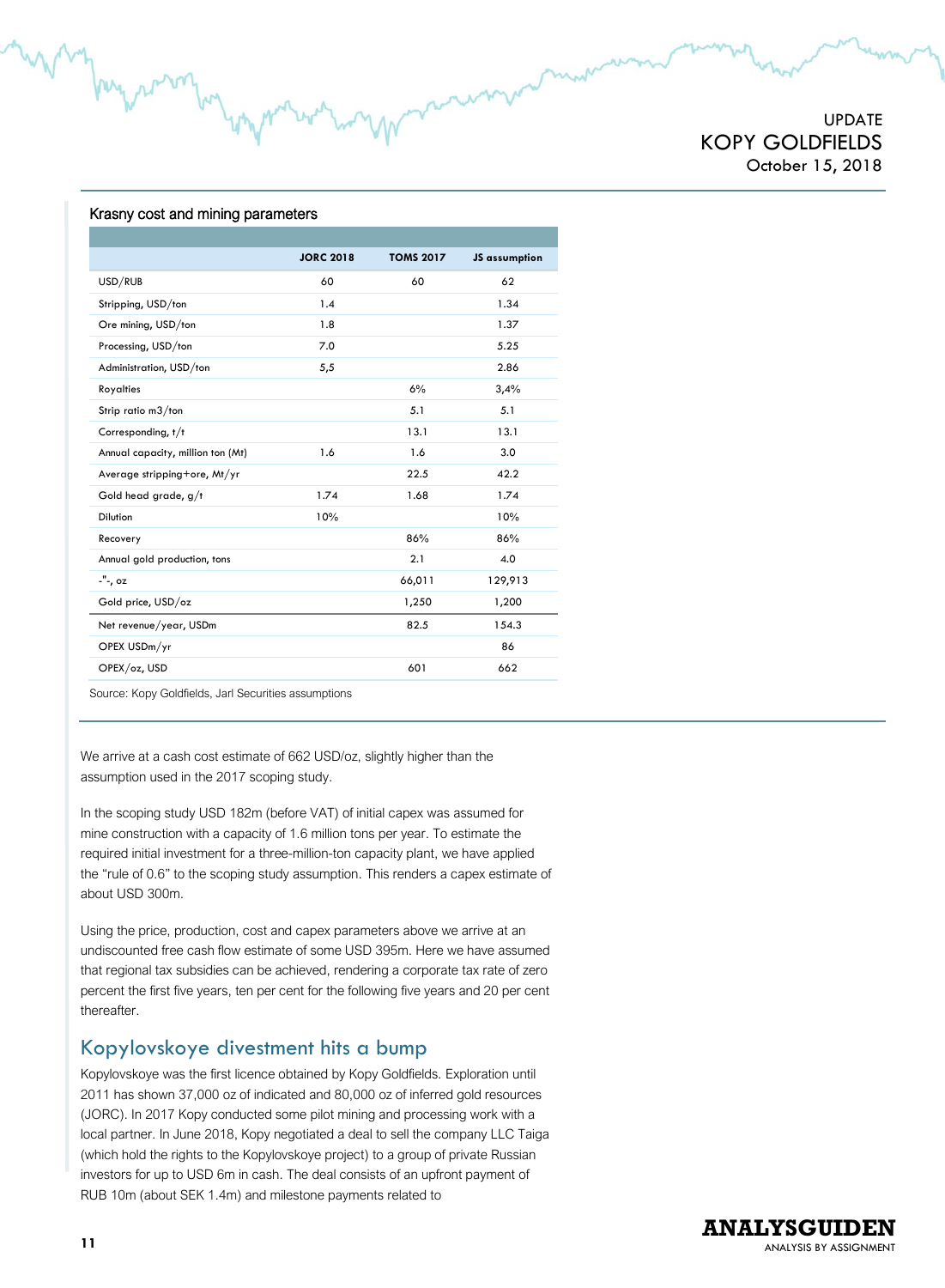income from gold production spread over 36 months. If the milestone payments are not fulfilled the project is returned to Kopy Goldfields.

Kopy Goldfields has to date not yet received the first upfront payment and is considering the next step. This includes possibly selling the project to another party. Alternatively, Kopy Goldfields may develop the project together with a partner.

## <span id="page-12-0"></span>Northern Territories project ready for partnering?

During the second half of 2017, a detailed geochemical survey was done of a 112 km<sup>2</sup> area. Subsequently, three anomalous areas were identified that corresponds to the company's exploration parameters and targets of deposits of 1 million oz and above. They are now ready for drilling and trench sampling.

The licences to the Northern Territories are held by the 100 per cent owned subsidiary Patom Gold. Kopy Goldfields is looking for a suitable partner for further exploration. Alternatively, if a sale of Krasny is successfully completed, some of the proceeds could be invested in the Northern Territories project to advance the project to demonstrate resources and hence increase the value of the asset before partnering.

# <span id="page-12-1"></span>Valuation

berg 2

## <span id="page-12-2"></span>Valuation of gold assets

We have below compiled how junior miners, international gold majors and Russian gold majors are valued in relation to reported mineral resources and reserves. In the junior category we have included some primary silver miners whose resource base has been adjusted to gold equivalents.

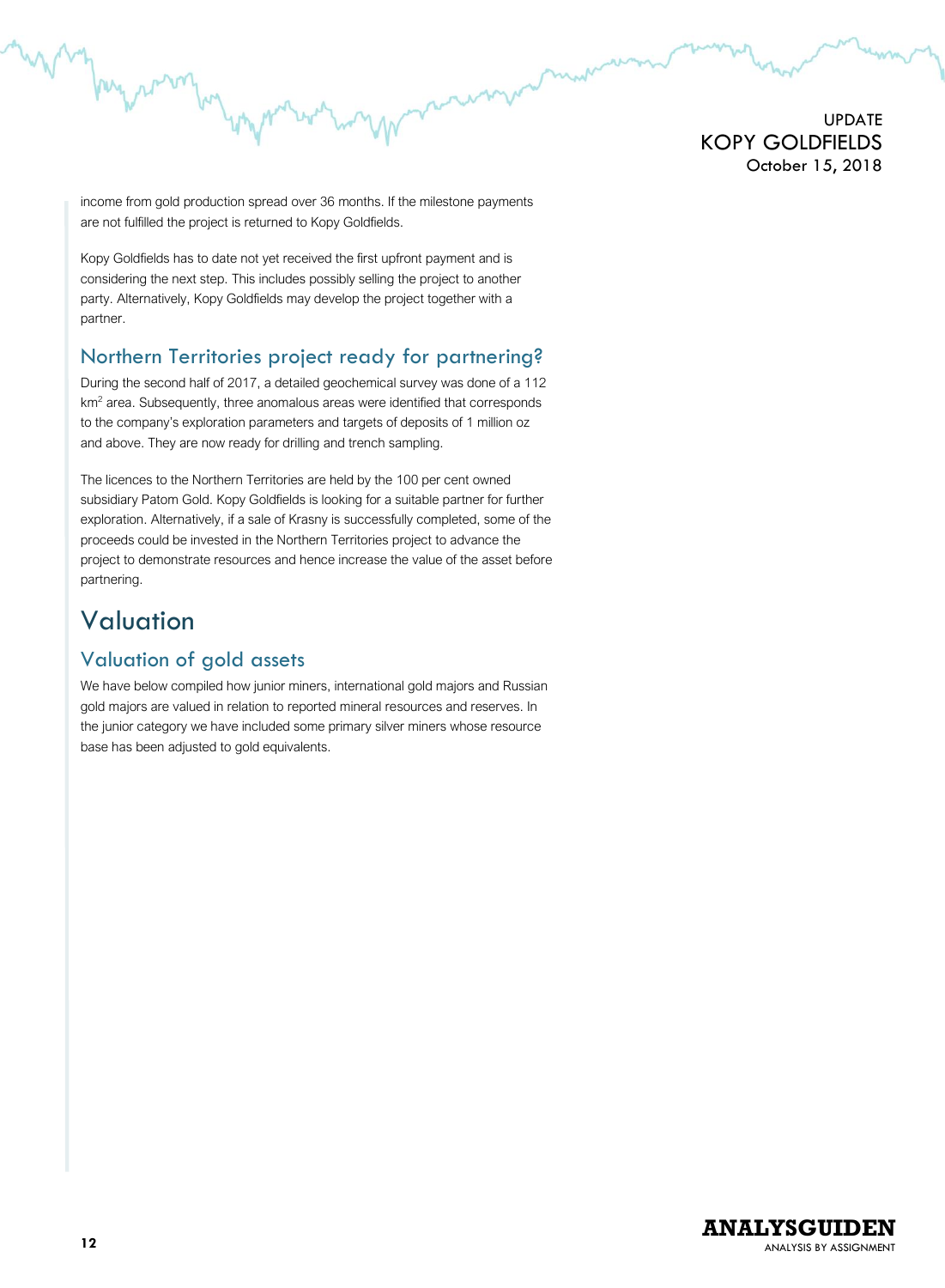#### Valuation of gold assets

per 2

| <b>Juniors</b>              | EV, USDm | Gold eq. M&I&I (M oz) | EV/oz, USD | Price/Book |
|-----------------------------|----------|-----------------------|------------|------------|
| <b>Auriant Mining</b>       | 84       | 1.0                   | 82         | $-1.1x$    |
| Lundin Gold                 | 580      | 9.6                   | 60         | 1.3x       |
| <b>Botnia Exploration</b>   | 20       | 0.1                   | 136        | 2.2x       |
| Silver Bear                 | 198      | 0.7                   | 293        | $-9.7x$    |
| Sotkamo Silver              | 46       | 0.3                   | 163        | 1.4x       |
| Average                     |          |                       | 147        | $-1.2x$    |
| Median                      |          |                       | 136        | 1.3x       |
| Kopy Goldfields             | 12       | 1.0                   | 12         | 0.8x       |
| <b>International Majors</b> | EV, USDm | Gold eq. P&P (Moz)    | EV/oz, USD | Price/book |
| Newcrest                    | 10219    | 65.5                  | 1.56       | 1.4x       |
| Agnico Eagle                | 9160     | 21.3                  | 431        | 1.7x       |
| <b>Barrick</b>              | 19448    | 98.1                  | 198        | 1.4x       |
| Anglogold                   | 5311     | 50.1                  | 106        | 1.3x       |
| Newmont Mining              | 18221    | 68.5                  | 266        | 1.5x       |
| Goldcorp                    | 11544    | 81.3                  | 142        | 0.6x       |
| Kinross                     | 4311     | 34.3                  | 125        | 0.7x       |
| Average                     |          |                       | 203        | 1.2x       |
| Median                      |          |                       | 156        | 1.4x       |
| <b>Russian Majors</b>       | EV, USDm | Gold eq. P&P (Moz)    | EV/oz, USD | Price/book |
| Polymetal                   | 6355     | 20.8                  | 306        | 2.6x       |
| Polyus                      | 13587    | 64.3                  | 211        | 15.8x      |
| Petropavlovsk               | 1008     | 4.0                   | 252        | 0.5x       |
| Average                     |          |                       | 256        | 6.3x       |
| Median                      |          |                       | 252        | 2.6x       |

Source: Thomson Reuters, company information

We have not identified any listed gold exploration companies focused on Russia besides Kopy Goldfields. Generally, Russian majors are still valued at higher multiples compared to international peers, despite sanction concerns. This is probably a reflection of the low production costs in Russia.

In contrast, Kopy Goldfields is valued at a considerable discount compared to other juniors.

## <span id="page-13-0"></span>Kopy Goldfields sum-of-the-parts valuation

We have used a sum-of-the-parts approach to estimate a fair value for Kopy Goldfields.

• For the Krasny project, as previously mentioned, we estimate an undiscounted Free Cash Flow of USD 395m. Using a discount rate of 10.9 per cent we derive a NPV of USD 62.8m. The discount rate is calculated using a risk-free rate of 0.6 percent and a risk premium of 10.3 percent (source PwC Riskpremiestudien 2018). A relative valuation, using the median EV/oz multiple of junior peers

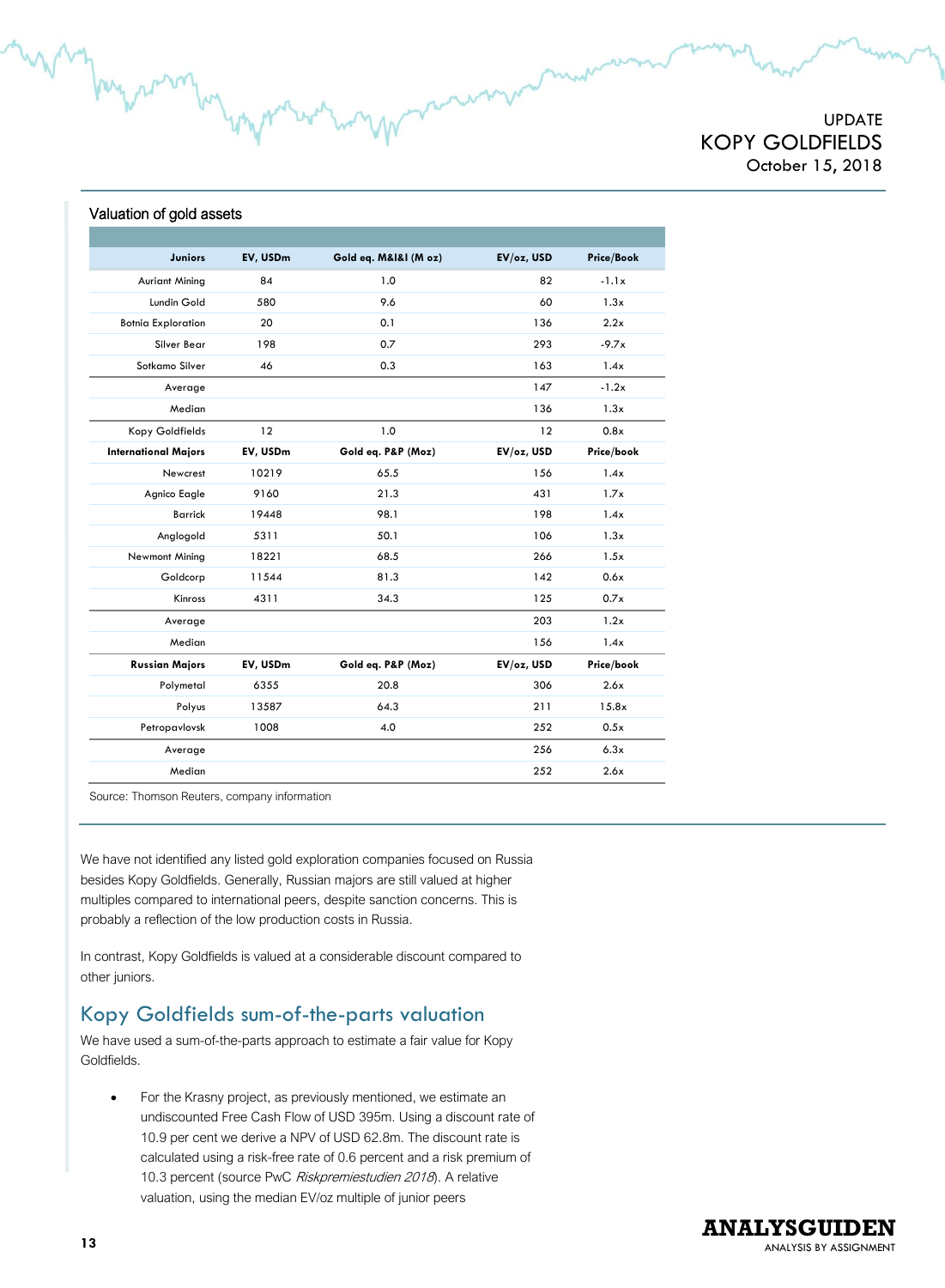in the table above, renders a value of USD 249m (136 times 1.832). The DCF and the relative valuation corresponds to SEK 541m and SEK 2149m, respectively, using a USD/SEK rate of 8.6. We have assumed a 30 per cent probability of an external sale. To model the event an external sale cannot be completed at present time, we have used the net assets for Krasny multiplied by 1.3 (estimated Price/Book multiple for junior explorations companies in the peer group above). This would translate into a value of about SEK 245m (1.3 times 188). Assigning a 15/15/70 weight to each outcome (see below), we arrive at a "risk adjusted" value for Krasny of SEK 575m.

#### Risk-adjusted valuation of the Krasny project

| <b>SEKm</b>         | Multiple | <b>Implied Value</b> | Weight | Contribution |
|---------------------|----------|----------------------|--------|--------------|
| <b>DCF</b>          |          | 541                  | 15%    | 81           |
| EV/oz               | 136x     | 2149                 | 15%    | 322          |
| Net assets          | 1.3x     | 245                  | 70%    | 171          |
| Risk adjusted total |          |                      |        | 575          |
|                     |          |                      |        |              |

Source: Jarl Securities

- We have valued the Kopylovskoye project at SEK 33m, our estimated discounted cash flow of the sales terms negotiated in June 2018. Equity of LLC Taiga (which holds the licenses to Kopylovskoye) is booked at SEK 42.5m.
- For the Northern Territories project, three anomalies with 1 million oz+ potential has been identified. Assuming an exploration potential of 1.5 million oz and applying the EV/oz multiple of the winning bid in the Sukhoi Log auction (2.5 USD per oz) would render a value of USD 3.75m or about SEK 32m. The project has a book value of some SEK 10m. Using the average of a price/book multiple (1.3x) and the EV/oz multiple valuation above, we assign a value of SEK 23m.

Adjusting for overhead costs and net cash position (including SEK 30m of interest bearing debt) we calculate a value of SEK 293m for Kopy Goldfields. Assuming full dilution from the current rights issue, we derive a value per share of SEK 3.04.

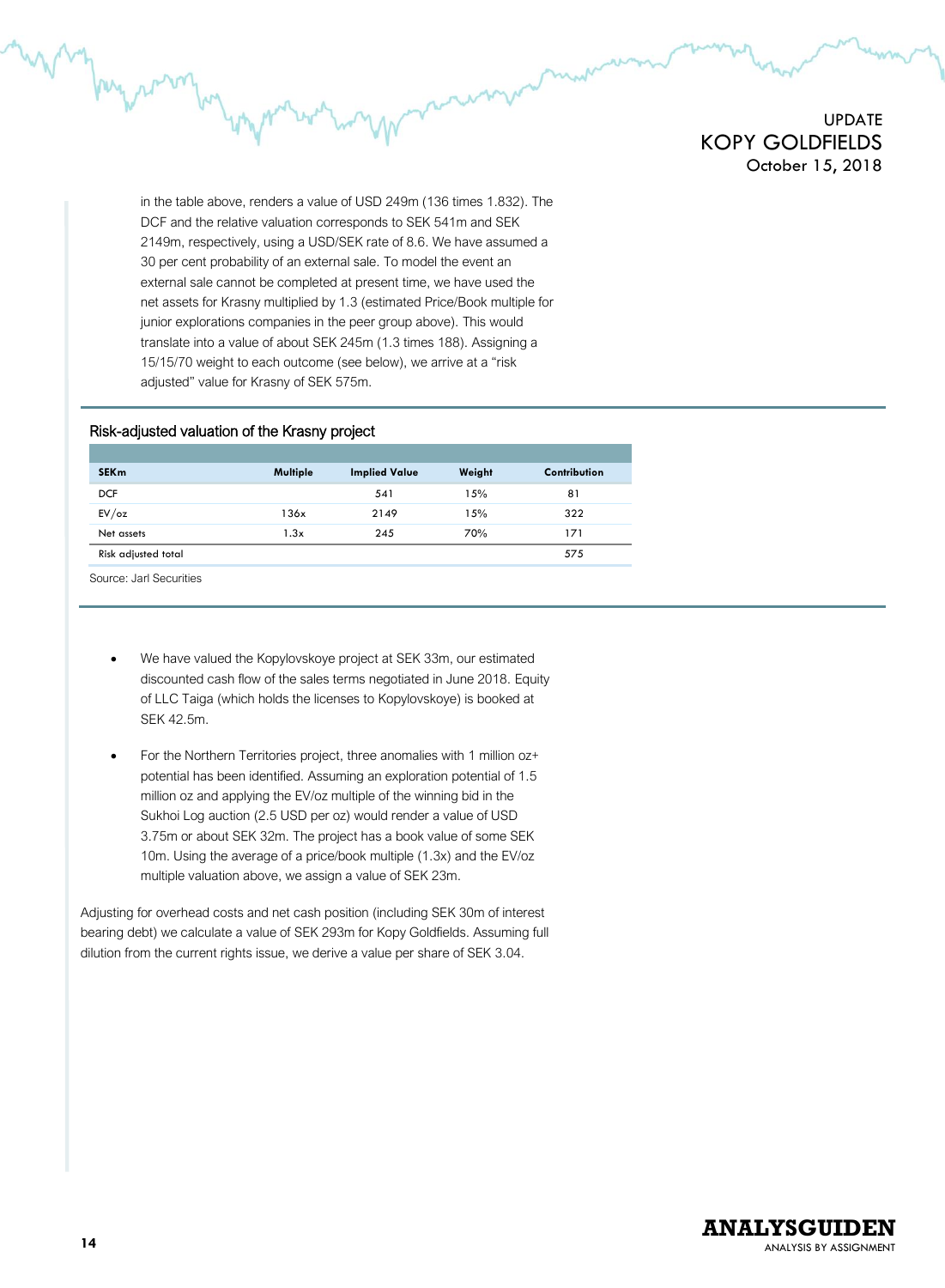#### Kopy Goldfields sum-of-the-parts

| Project                 | Value (SEKm) | Kopy G. share (SEKm) | Per share (SEK) | Method                 |
|-------------------------|--------------|----------------------|-----------------|------------------------|
| Krasny                  | 575          | 282                  | 3.53            | See above              |
| Kopylovskoye            | 33           | 33                   | 0.42            | <b>DCF</b>             |
| Northern Territory      | 23           | 23                   | 0.28            | See above              |
| Overhead                |              | $-28$                | $-0.35$         | SEK 7m/yr              |
| Net cash                |              | $-16$                | $-0.20$         | Q2 2018                |
| Sub total               |              | 293                  | 3.67            | 79.9 m shares          |
| Current Rights issue    |              | 22                   |                 | 24m shares at SEK 1.05 |
| Total (diluted)         |              | 315                  | 3.04            | 103.8m shares          |
| Source: Jarl Securities |              |                      |                 |                        |

- For a bull-scenario, we model a sale of the Krasny-project for some SEK 1.3 billion, corresponding to an average of our DCF and relative (EV/oz) valuations. In this outcome, we derive a value per share of SEK 6.7.
- In a bear scenario, we assume no deal for Krasny is reached and a further deterioration of market conditions. In this case, we assign a conservative value to the project, corresponding to net assets. We calculate a value per share of SEK 1.2 in this approach.

It could be argued that the closest estimate to a market value of Krasny could be deduced by the market capitalization of Kopy Goldfields itself. Given the low valuation in relation to demonstrated resources, it seems not unreasonable that a potential buyer of Krasny would consider a buyout offer for the whole of Kopy Goldfields to possibly lower the total price tag for the project.